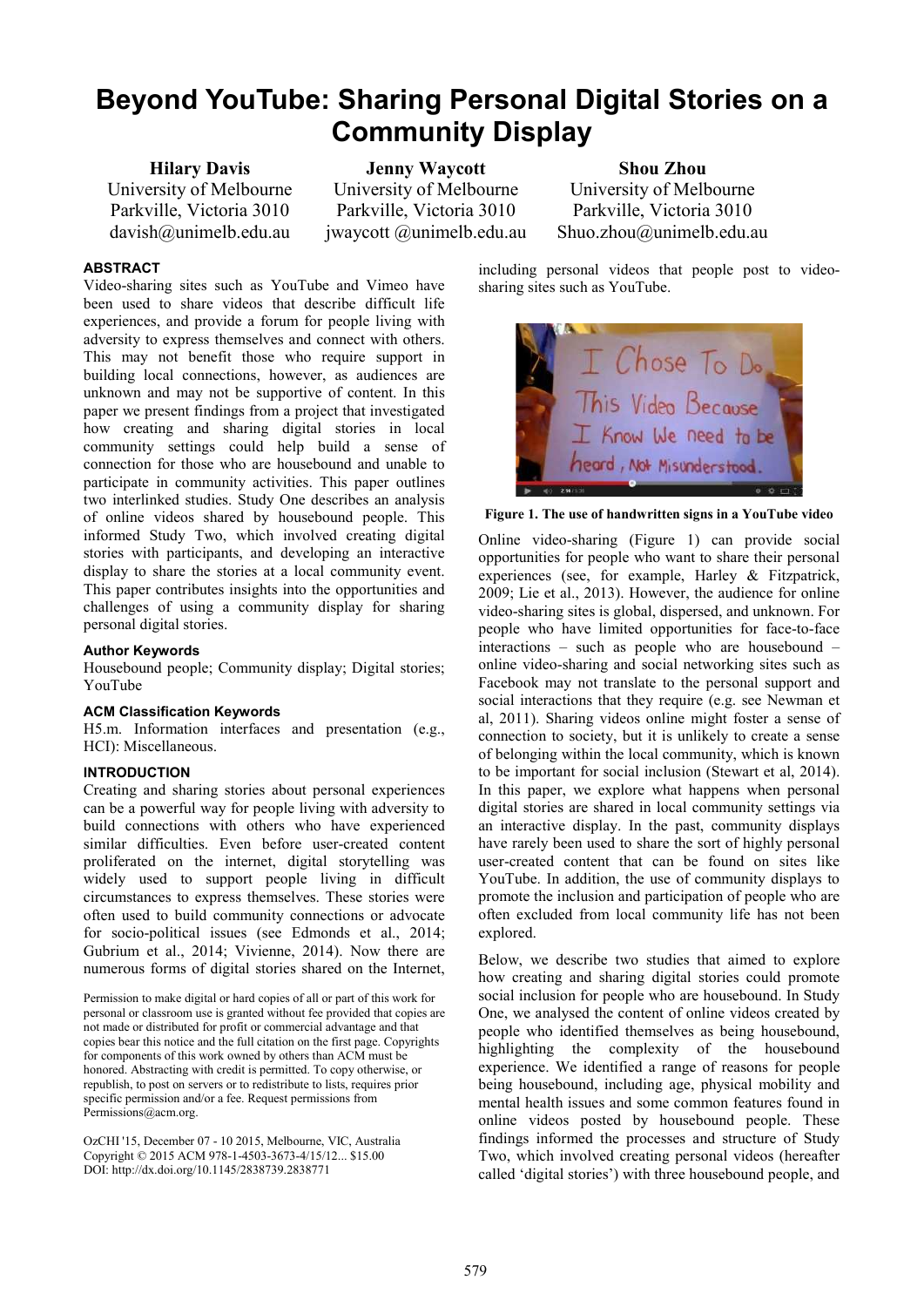sharing the digital stories on an interactive display at a local community event. We consider how sharing digital stories in community settings extends the social opportunities provided by online video sharing but introduces new challenges. These challenges need to be carefully considered in work that involves designing technologies for social inclusion in community settings.

# **BACKGROUND**

# **The Housebound Experience**

Caring responsibilities, mental health issues, age, disability and mobility constraints can confine people to their homes, leaving them with few opportunities to participate in face-to-face interactions, or contribute more broadly to their community. Digital technologies offer enormous possibilities for enriching the social worlds of people who are housebound. The internet can bring the outside world into the homes of housebound people, enabling them to *access* information, but digital technologies also provide opportunities for housebound people to *create and share* content. In this project, we are focusing on identifying ways to support the latter and, particularly, to enable housebound people to share their experiences with empathetic audiences in the local community. We define "housebound" as occurring when people are unable to easily leave their home without help or only able to go out occasionally. Some people may be housebound for long periods of time (e.g., months or years) and some for short periods only (e.g., weeks).

Regardless of the length of time or the reasons for being confined to the home, being housebound can leave people at risk of social exclusion. Day-to-day local interactions – such as communicating with neighbours, visiting the local shops, or participating in community groups – play an important role in ensuring people feel a sense of belonging and connection within their local community (Buffel et al., 2013; Stewart et al., 2014). People who are housebound, however, have limited opportunities to engage in these regular social interactions. Social exclusion is associated with having insufficient access to economic and social support and resources (e.g., Bonner, 2006). It also refers to being unable to effectively participate in, and contribute to, the "cultural systems" of our society (Cappo, 2002). This can be achieved through the use of technology for creating and sharing digital content, thereby enabling housebound people to contribute to the cultural life of their local community.

# **Creating and Sharing Personal Digital Stories**

<span id="page-1-0"></span>It has long been acknowledged that creating personal narratives can be of therapeutic benefit to people who have experienced trauma or who are living in difficult circumstances (e.g., Pennebaker & Seagal, 1999). Keeping a written personal account of one's life experiences – for example, through journal-writing – is known to provide benefit, but researchers also recognise the unique properties that visual communication provides, particularly for sharing stories or experiences that might be difficult to express through words alone (Gubrium et al., 2014). Recognising the power of the visual, and building on the increasing availability of digital technologies to support visual communication, the digital

storytelling movement began in the mid 1990's (Edmonds et al., 2014). This approach involves small group workshops where amateur storytellers learn to use technology to create short narratives, using digital photographs and video footage and (usually) a voice-over from the storyteller. Digital stories have been used in many projects where the aim is to empower and give voice to marginalised people and to build connections through the power of shared experiences (e.g., Clarke et al., 2013; Gubrium et al., 2014; Vivienne, 2014).

A modern-day form of the digital story can be found in the many personal and confessional-style videos that are now shared online. There is a subculture of YouTube video bloggers (or "vloggers") who share visual diaries of their experiences living with cancer or chronic illness, such as HIV or diabetes. Liu et al's (2013) research examined how these health vloggers share personal videos on YouTube that chronicle their illness trajectories and provide an outlet for connecting with others who are experiencing similar difficulties. Their research, which involved analysing YouTube videos posted by health vloggers, found that vloggers used techniques to express specific messages to viewers, and explicitly sought interaction with viewers.

## **Community Displays**

There has been great interest within the HCI community in the use of public displays for sharing local community content (e.g., Carroll and Rosson, 2013; Wouters et al., 2014). Displays have been used in a small village to share photographs and videos that showcase local history and events (Taylor et al., 2007), and as a window display populated with user-created content that passers-by could respond to (Wouters et al., 2013). These studies have focused on noticeboard styles of communication. There has been limited research exploring the design and use of technologies for sharing highly personal stories in community settings, and the impact this might have on community engagement for marginalized or invisible members of a community, such as those who are housebound.

In the remainder of this paper we describe two studies: first, an analysis of the housebound experience found in existing online video sharing sites and, second, the creation and deployment of a display used to share three digital stories, co-created with housebound people. The motivation for this second study is to explore how sharing digital stories on a community display can change the way housebound people feel about their local community and their role in it, with a view to identifying new opportunities for digital technologies to promote social inclusion for housebound people.

# **STUDY ONE**

In Study One, we examined online videos that had been shared by people who described themselves as housebound. There is now a body of work which seeks to 'understand life online'.<sup>[1](#page-1-0)</sup> However this research does not

-

<sup>1</sup> See for example the Oxford Internet Institute <http://www.oii.ox.ac.uk/>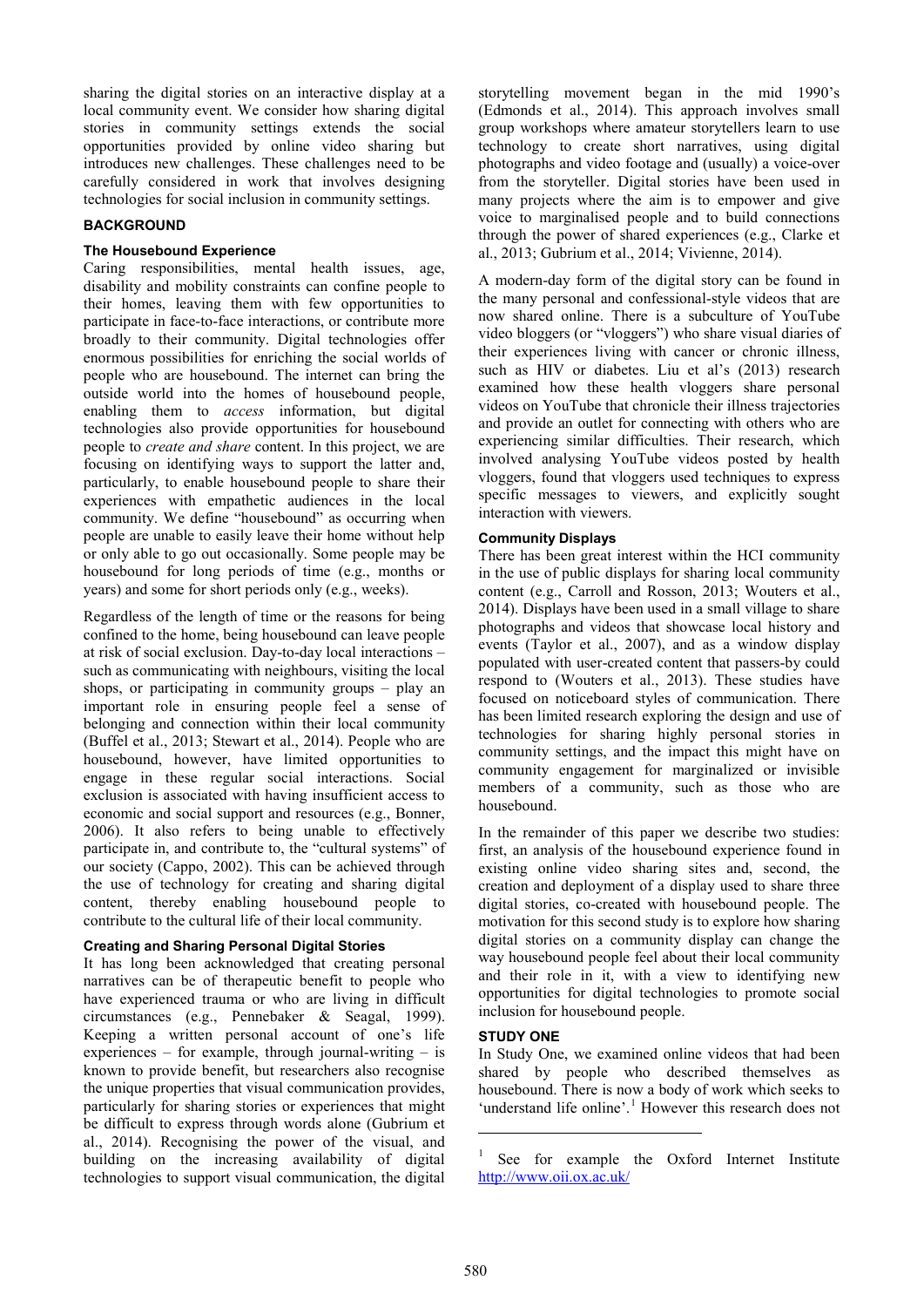specifically focus on internet use by housebound people. Analysing online videos gave us insights into how and why people defined themselves as housebound, and how video communication is being used to share the experience of being housebound.

#### **Methods**

We examined the videos of people who identified themselves or their experiences as being housebound on the video-sharing sites YouTube and Vimeo, using the search term 'housebound' (July, 2014). We found large numbers of online videos that explored personal experiences of chronic illness such as agoraphobia and anxiety which confine people to their home. While some of these are included in our analysis our prima facie is with the experience of being housebound, rather than living with chronic illness. Within YouTube there were 7,260 results: too many to view. Of these only 225 had housebound within the title or the blurb. 186 of these videos were excluded as they were movie trailers, music videos, fictional student movies or religious sermons. In Vimeo 80 videos were identified; of these 61 were excluded, leaving 58 videos for analysis in total (Table 1). Many video-sharers posted multiple videos over a period of time, but we were only concerned with videos where the central topic was the housebound experience. The videos were viewed and assigned to broad categories representing reasons given for being housebound, using thematic analysis techniques. Some videos did not state why the person was housebound, the reasoning was unclear or obscure, or there are a number of reasons cited. These have been classified as undisclosed or miscellaneous.

#### **Reasons for Being Housebound**

Nearly one quarter of the videos we analysed describe physical health conditions that confined people to the home. These include chronic and serious illnesses such as auto-immune diseases and cancer. Others describe being housebound while recovering from injury, in particular injuries to the back or feet that affect mobility (see Figure 2). These stories include explanations about how the vlogger became ill or injured, current treatment options, pending recovery, and hopes for the future. While some videos contain photographic evidence of injuries or sickness, others are more abstract and allude to illness within the written description, rather than the video itself.

|                       | <b>Videos</b> | $\frac{0}{0}$ |
|-----------------------|---------------|---------------|
| Physical Health       | 12            | 21%           |
| Mental Health         | 8             | 14%           |
| Home-based activities |               | $7\%$         |
| External              | g             | 15%           |
| Misc                  | q             | 15%           |
| Undisclosed           | 16            | 28%           |
| Total                 | 58            | 100%          |

**Table 1. Reasons for being housebound (online videos 2014)**

A range of mental health issues are alluded to in the videos, including social anxiety and agoraphobia. These accounts typically talk about personal struggles with illness, time spent housebound, and different treatment options. In some videos, the vlogger talks directly into the camera, in a confessional format. Other vloggers use visual aids such as hand-written signs or PowerPoint presentations to tell their story (see Figure 1). These are useful techniques for vloggers suffering from social anxiety who may not want to appear on camera.

Home-based activities can be both a reason for being housebound and something which housebound people engage in to fill the time. 'Housebound with a remedial needle' tells the story of a quilt-maker who is under selfimposed exile while she completes a quilt before an exhibition deadline. She details the work, complains of sore hands, and discusses quilting techniques with her audience. This vlogger is a serial poster and has a dedicated following (959 views), with many positive comments on her video (27 replies). Housebound people use hobbies and craft as a means of expressing or capturing both the negative and the positive aspects of their experience. 'Housebound and up-programming my computer – dull, dull, dull' showcases a man's hobby working on his computer [\(Figure 2\)](#page-2-0). Videos showcasing craft are also used as a means of capturing and sharing positive aspects of the storyteller's lived experiences (e.g. finding beauty in their surroundings).

Some vloggers are housebound due to external conditions such as extreme weather (e.g., snow storms, fire, or flood). One vlogger was housebound due to civil unrest in her city. She sent a plea for help: 'Can't leave my house, going slowly insane. Send help… Dr.Who please'.

<span id="page-2-0"></span>

**Figure 2. Housebound due to injury (left), showcasing hobbies (centre), and beauty found in the home and garden (right)**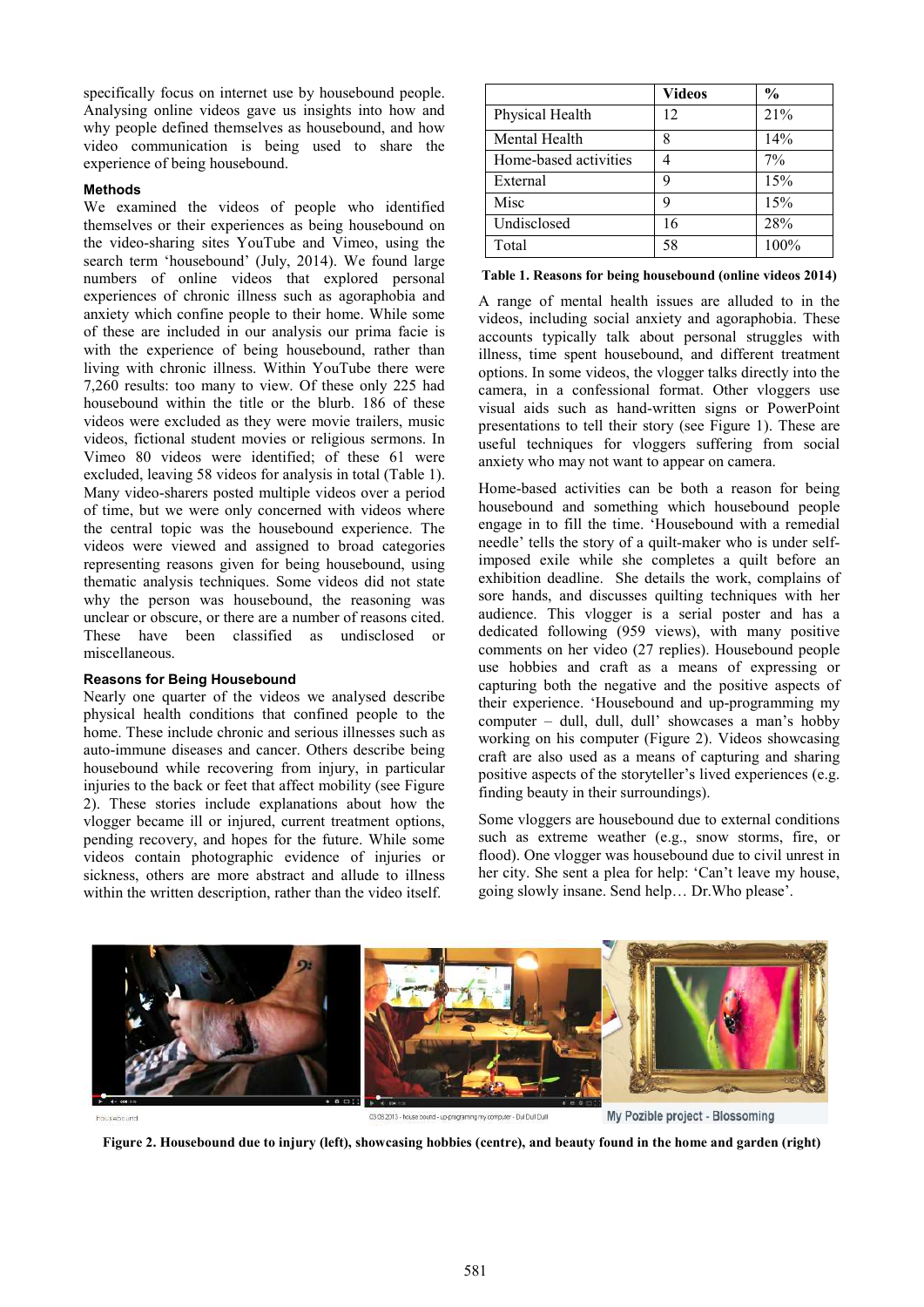## **Common Features in Housebound Videos**

These online videos describe a range of situations, with the vloggers using various techniques to describe their experiences. There are, however, some common features that characterize the videos we examined.

*Expression and constraints.* Housebound vloggers are constrained by, and find expression in the housebound setting - that is, by the objects, people or animals within the home and immediate surrounds. These objects and characters are often the subject of the story, and help to embody the story. While vloggers may mention people outside the home, and unknown to the audience, they do not typically supplement the videos with visual representations of these people, such as photos or other memorabilia from within the home.

*Highly personal.* The stories of housebound people are often highly personal. Vloggers bring us into their home environment and show us very personal spaces such as their bedrooms. They introduce us to their closest family members including children and pets, and talk of very sensitive life events including abuse, bullying, drugtaking, pain, and family difficulties. They may include intimate details of their daily lives such as sleeping and eating. There is a strong emphasis on the personal and mundane aspects of everyday life.

*Invisible housebound people.* There remain groups of housebound people who are 'invisible' online. Our sample did not find any videos from the bedridden, hoarders and those housebound due to age. This raises questions about potential barriers to people sharing their stories, such as stigma, physical incapacity, and technology access.

*Technology limitations.* Housebound vloggers may be constrained by technology primarily used for domestic purposes (e.g., tablets, smart phones, video cameras). Although generally created using domestic technologies, the videos included in this analysis embodied a sense of creativity, which could be seen in the way vloggers employed a variety of visual techniques to tell their stories.

*Audience engagement.* The audience for housebound vlogs is often unstated or unclear. Most vloggers do not say for whom they created the video. It is possible that special occasions such as birthday parties are shared online for absent family or friends, or for future viewing. Some serial posters, such as the quilt-maker have a dedicated audience and receive positive commentary on their videos. However most of the videos cited here, while viewed many times, did not have any commentary. For example, 'housebound and comatose' had 43 views, 0 comments (posted Dec 2013, viewed June 2015). While some vloggers asked for help, often in a humorous way, most did not. This suggests that the purposes for sharing housebound experiences are more nebulous than those offered by health-related vlogs.

## **Discussion – Study One**

The following considerations arise from our analysis of housebound digital stories in Study One and inform our work in Study Two, which aims to explore how digital storytelling can be used to foster a sense of connection for housebound people within their local community. Firstly, we need to allow for storytelling that centers on meaningful objects, spaces, and people in the home. By doing this, we will explore opportunities to celebrate the activities that housebound people are engaged in or to represent their experiences of freedom within the home.

Secondly, we need to consider how to engage the audience in responding to the digital stories. One lesson we can draw is that housebound people are not living with one condition, such as a particular illness, that unifies them. Therefore they may not experience the social benefits afforded to health vloggers and others who create personal videos and share them online for a global audience. Following from this, Study Two involves sharing digital stories with a more defined audience in a local setting where we aimed to encourage audience engagement by sharing the stories on an interactive display in a community venue and encouraging audience members to write comments in response to the stories.

Thirdly, the stories created should be representative of participants' personal experiences. The online videos examined in Study One often included highly personal content. However, sharing personal content in public settings is problematic. We should work closely with housebound people and community groups to mitigate the risks of sharing personal material in public.

Finally, housebound people are both physically present but socially isolated within their own communities. Therefore stories could focus on the local community to encourage a greater sense of connection with audience members, who may then be able to suggest informal support services, community clubs or interests which might be beneficial.

#### **STUDY TWO**

Our analysis in Study One revealed that video sharing can give voice to people who do not normally have opportunities to share their experiences. However, unlike health vloggers living with serious illness, the housebound experience is diverse and largely unsupported (e.g. we could not find any online forums specifically for housebound people) and online video sharing sites do not currently provide housebound people with empathetic audience engagement. The social benefits of online video sharing, then, may not be fully realized for this population. Study Two aims to examine whether housebound people may feel a sense of social inclusion by sharing their stories with empathetic local audiences, and receiving moderated audience feedback from members of their local community.

#### **Methods**

In Study Two, we used digital storytelling techniques to co-create short videos with housebound people. These were shared via a public display at a local community event. The study received approval from the university's ethics committee. It involved four phases: 1) Creating an interactive community display; 2) Creating digital stories with housebound participants; 3) Sharing the stories on the display at a community event; and 4) Sharing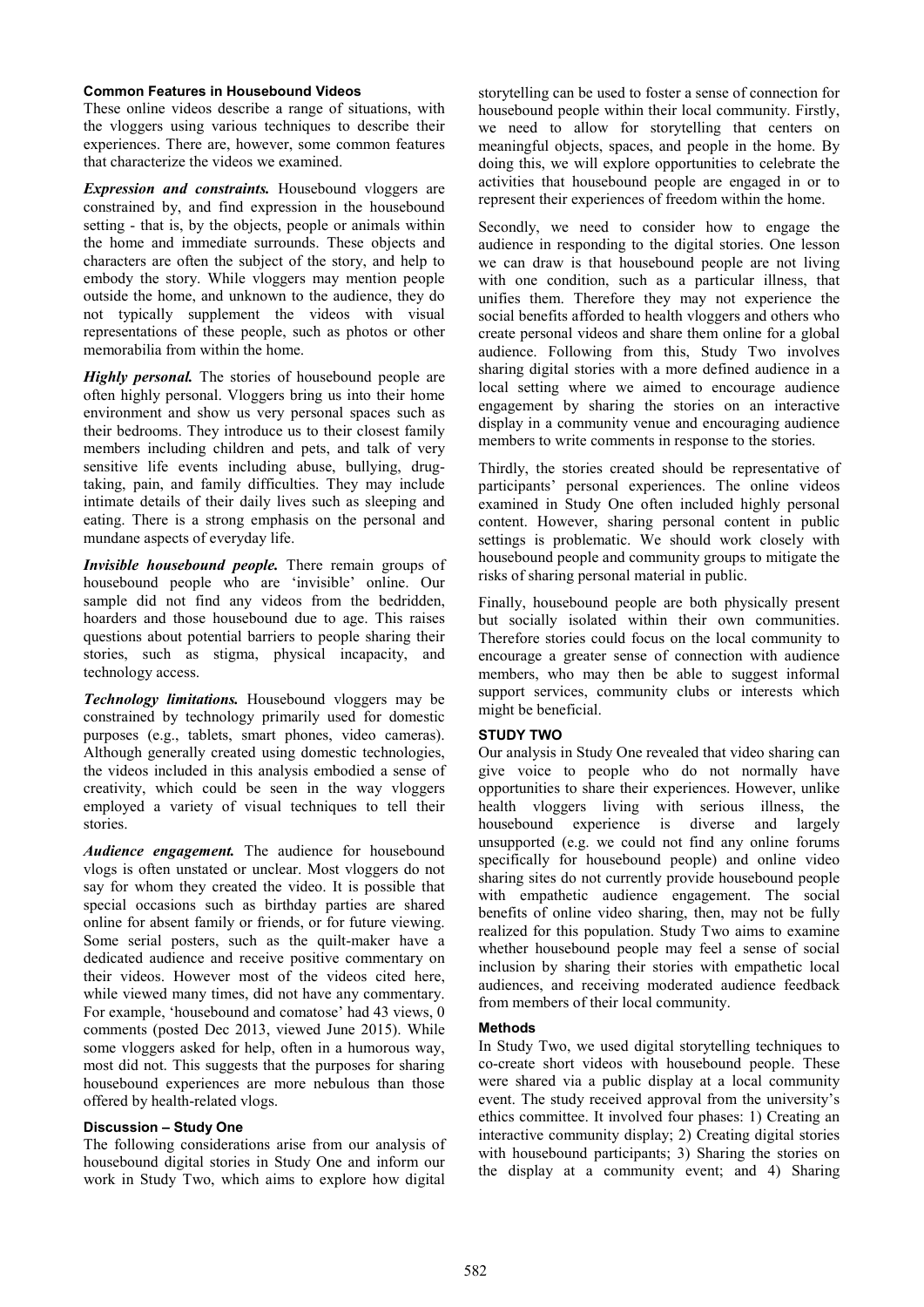audience responses with the storytellers. The particular methods and findings for each phase are described further below.

## **Developing an Interactive Community Display**

In order to share personal digital stories in local community settings, we developed a prototype interactive display that could be easily deployed in any community facility (such as a library, school, or neighbourhood house). We use the term "community display" to emphasise that it was designed to be used in public venues although we realise our deployment of the display may deviate from other community displays that have been placed in public settings over a long period of time (e.g., Taylor et al., 2007). To ensure it was flexible enough to be used in various venues, the display was designed to be a highly scalable, portable, and economical web-based model. One of the key design requirements was that it would facilitate audience engagement. We envisaged housing the display at a venue such as a library, over a length of time, so that local community members could select and view the stories at their leisure. We wanted to ensure that audience members could write responses to the stories – similar to leaving a comment on a YouTube video. The resulting system includes the following technical features: a site to allow administrators to upload and monitor content, a means for audience members to control the display, and facilities for recording, storing, and sharing audience responses.

# *Administration module*

The display content is stored on a server and uploaded via a simple administration web interface. In this project, the administrators are members of the research team, but in future uses of this system, administrators could conceivably be members of a community organisation. As it is expected that administrators would generally have basic IT skills, the administration module was designed to be simple and intuitive. Using the administration website, administrators can upload or remove digital stories and review and approve audience comments (which, once approved, will appear on the display).

# *Controlling the display*

In its static form (i.e., when no stories are playing) the display shows a thumbnail of each story, along with a brief title (Figure 3). Using their own smart phone or tablet device, audience members can scan the QR code on the display, which turns their mobile device into a remote control. They can then scroll through the stories on their mobile device, which shows the thumbnail and a brief description of the story. Audience members select a story on the mobile device, but it plays on the large display screen. When a story is selected, a remote control appears on the mobile interface so the user can stop, pause, or fast-forward/rewind the story. The system has been designed so that multiple users can interact with the display at the same time. If more than one person tries to select a story to play while another user is already controlling the system, their selection will be placed in a queue and a message appears on their mobile device explaining this. This feature was added to ensure the display could be used in a crowded community venue. However, as we explain later, we were only able to



**Figure 3. The display screen in its "static" form**

deploy the display at one community event in this study, where there was no issue with multiple users trying to control the display at the same time.

## *Responding to stories*

In addition to using their mobile phone or tablet as a remote control, audience members can write a short message in response to individual stories. When the story finishes playing, a dialogue box appears on the mobile device, inviting audience members to provide a comment. For research purposes, this dialogue box asks users to provide basic demographic information. The messages are sent to the server where they are reviewed and approved by researchers. Because of concerns about showing inappropriate messages in public, we had to include this moderation step in the system design. Once approved, the messages will appear at the bottom of the relevant story the next time it plays (similar to a Twitter feed appearing at the bottom of a television program). The messages are communicated to the storytellers during follow-up interviews. In this way, we hoped to create a sense of connection between the storytellers and their audience.

# **Creating Digital Stories**

We created digital stories with three people who are predominantly housebound and live in a suburb of Melbourne that has a mixed demographic, including young families, older adults, low and middle-income households, and multicultural communities. The project was conducted in collaboration with an organisation that provides health services to disadvantaged people living in the area. Our storytellers were recruited through support workers (occupational therapists) who identified housebound clients they believed would benefit from the project. We discussed the project carefully with nominated clients; the three participants described below gave full consent to share their digital stories in public.

While some housebound people may be computer literate, many others are not. This was the case with two of our three participants. Therefore, while we envisaged our participants creating the stories themselves, they preferred to tell their stories, with some support from researchers, in a video-recorded conversational format. We found that building rapport between participant and researcher was vital. Participants relished the opportunity to tell their stories to researchers, but did not have a sense of potential local audiences, and how audience members might respond to the stories. Given this, it was very important that researchers engaged with participants to carefully craft the content of the stories to protect storytellers from the possibility of stigma or negative responses.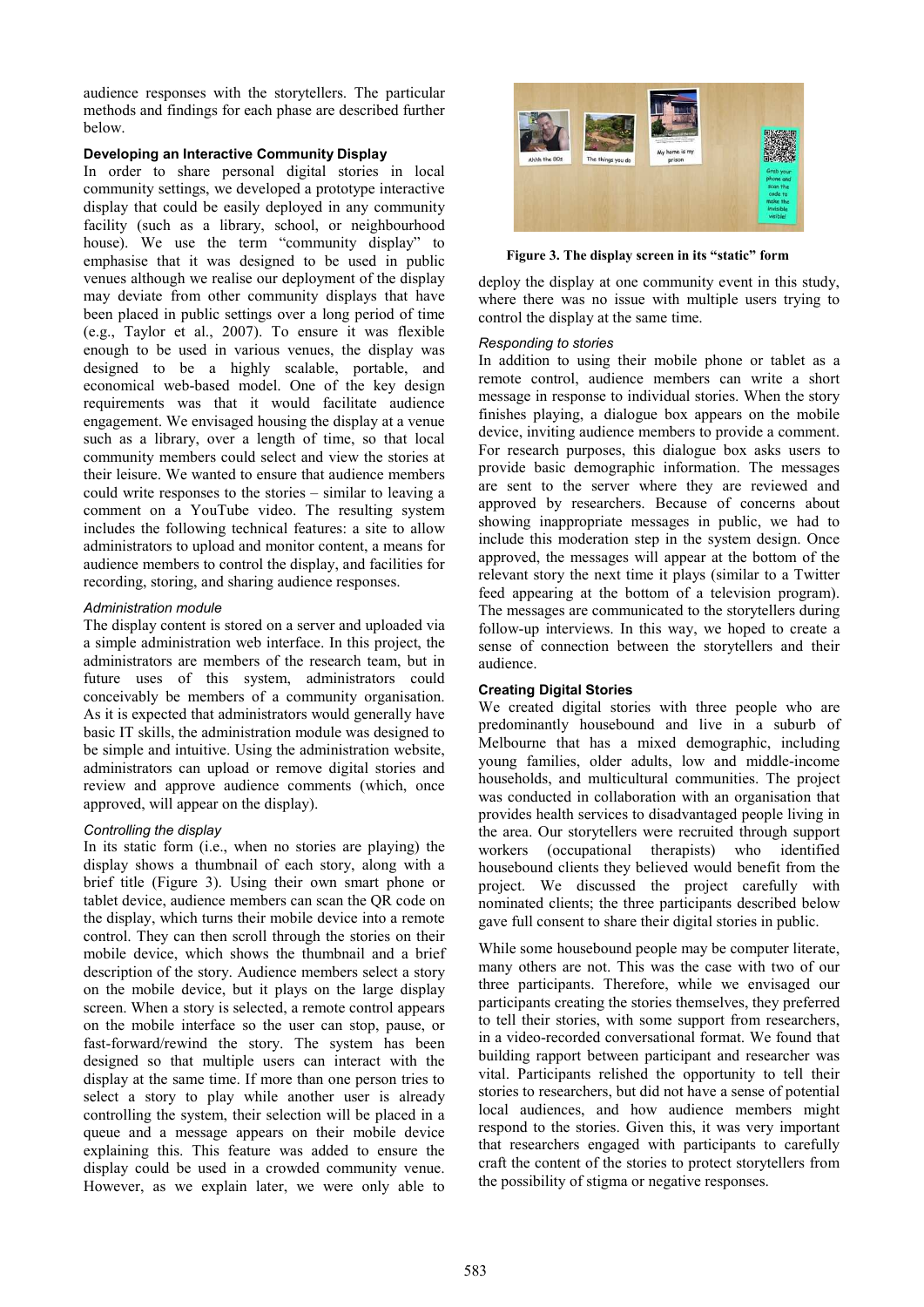This was a multi-faceted project and a great deal of time was spent building the collaboration; recruiting participants (who were often unavailable due to illness); creating, reviewing and editing the digital stories; and finally building, refining, testing and deploying the display. For practical reasons we were therefore limited in how many stories we could create. The stories were participant-focused, and included reference to and images of pets, artefacts, and domestic spaces (e.g. kitchens, gardens). The stories were edited by the research team with input from participants to ensure they reflected the themes most important to participants. We therefore played a role in shaping content by crafting themes, adding music, and editing content sensitively to protect storytellers from negative reviews. While it is beyond the scope of the current paper to reflect on our role and discuss the impact this had on the final stories, we acknowledge that we played a pivotal role in crafting the stories. We have previously discussed the challenges of creating personal stories with housebound people and will review the issue of 'voice' in co-created content in future work (Davis and Waycott, 2015).

The digital stories were reviewed and approved by participants before being shown in public. Each story is 6-7 minutes long and includes audio, video, and thematic titles. The participants' names used here are pseudonyms.

## *Brian's story*

In his digital story, Brian describes his difficult upbringing and ruminates on his lack of family connections ("the family tree starts right here!"). Brian recounts his experiences as a young man in the 1980s, when he joined the army, worked as a security guard, and lived "every man's dream" as a member of a male dance group that performed around the country (which he described as being "like a rock star"). He described winning trophies as a sportsman and generally living an active carefree life as a young man. This contrasts starkly with Brian's current life. Some years ago he was diagnosed with a serious illness and he can no longer work or play sport, which has affected his social life enormously. Brian does not have access to new technology or social media and has no family or friends to support him. He is predominately confined to his bed and uses a large stick to operate the heater and open or close the window. Most of his time is spent watching television or drawing. When out on his scooter he has difficulty accessing local shops due to narrow doorways. Brian has lived in 40-50 different suburbs and says that he does not have a connection to one particular place.

#### *Wendy's story*

Wendy, a grandmother in her 70's who has lived in the family home with her husband for over 50 years, reflects on how she maintains connection to family and friends who have mostly moved away from the area. Wendy does not take part in community activities or events. She reports that there is nothing worse than going to the local shopping centre alone. In recent years she has had breast cancer and depression. Her husband has limited physical mobility and they seldom leave the home. In her story, Wendy describes using her iPad to keep in touch with her family via Facebook, and expresses her wish that family and friends lived closer, saying how wonderful it was living in the area when the children were growing up. Wendy describes how she finds solace in gardening, sewing, listening to the radio, and her beloved dog.

# *Fiona's story*

Fiona's story describes her career as a nurse, a nanny caring for young children, and a children's entertainer, when she played the character of a fairy at children's birthday parties. Fiona is now unable to work, and has no access to technology, apart from a basic mobile phone. A year ago she was given a mobility scooter which enables her to leave the home. In her story Fiona describes the freedom this machine (which she calls the 'fairy express') has given her. Fiona is visible when out in the community as she has lavishly decorated her electric scooter with flowers and flags. She said she is known within the local community as 'the flower lady', a title she embraces.

# **Showing the Stories at a Community Event**

Given the highly personal nature of the digital stories, it was important to carefully target audience venues to ensure the stories received empathetic responses. We installed the display at the Open Day of our collaborating organisation. This annual event is normally attended by many clients and local residents; it included an Annual General Meeting, a variety of exhibits and activities, and lunch for attendees.

## *Display set up*

We used a large Samsung TV screen to project the display from a laptop. The display was set up in an alcove in the main entrance area, with seating for 8 people; additional people could stand and watch over a low wall. We displayed signage notifying people about the digital stories. Two iPads were available to use as remote controls to select, start, pause, and stop the stories, and for creating messages in response to individual stories.

#### *Audience engagement and response*

While Brian and Wendy's stories were ready to be shown, Fiona's story was delayed due to her illness and completed after the Open Day took place. However her story forms part of this analysis as she took part in the digital storytelling process, and viewed the other participant's stories. Both Brian and Wendy attended the event and saw one screening of their story. Both found this viewing difficult but rewarding. Wendy was unwell on the day, but had to respond to audience members who recognized her. Brian was self-conscious about his physical appearance, but was still pleased to see his story shown. The stories were shown several times each and attracted an audience of approximately 30 people in total. Audience members were primarily middle-aged to older adults, came from a variety of backgrounds, and included general members of the public, other clients of the service and staff and board members from the organization. At the end of each story screening we offered audience members the opportunity to write a message on the iPad. Nine messages were recorded on the iPad [\(Figure 4\)](#page-6-0); these were reviewed by researchers and added to the display, to appear when the stories were next shown.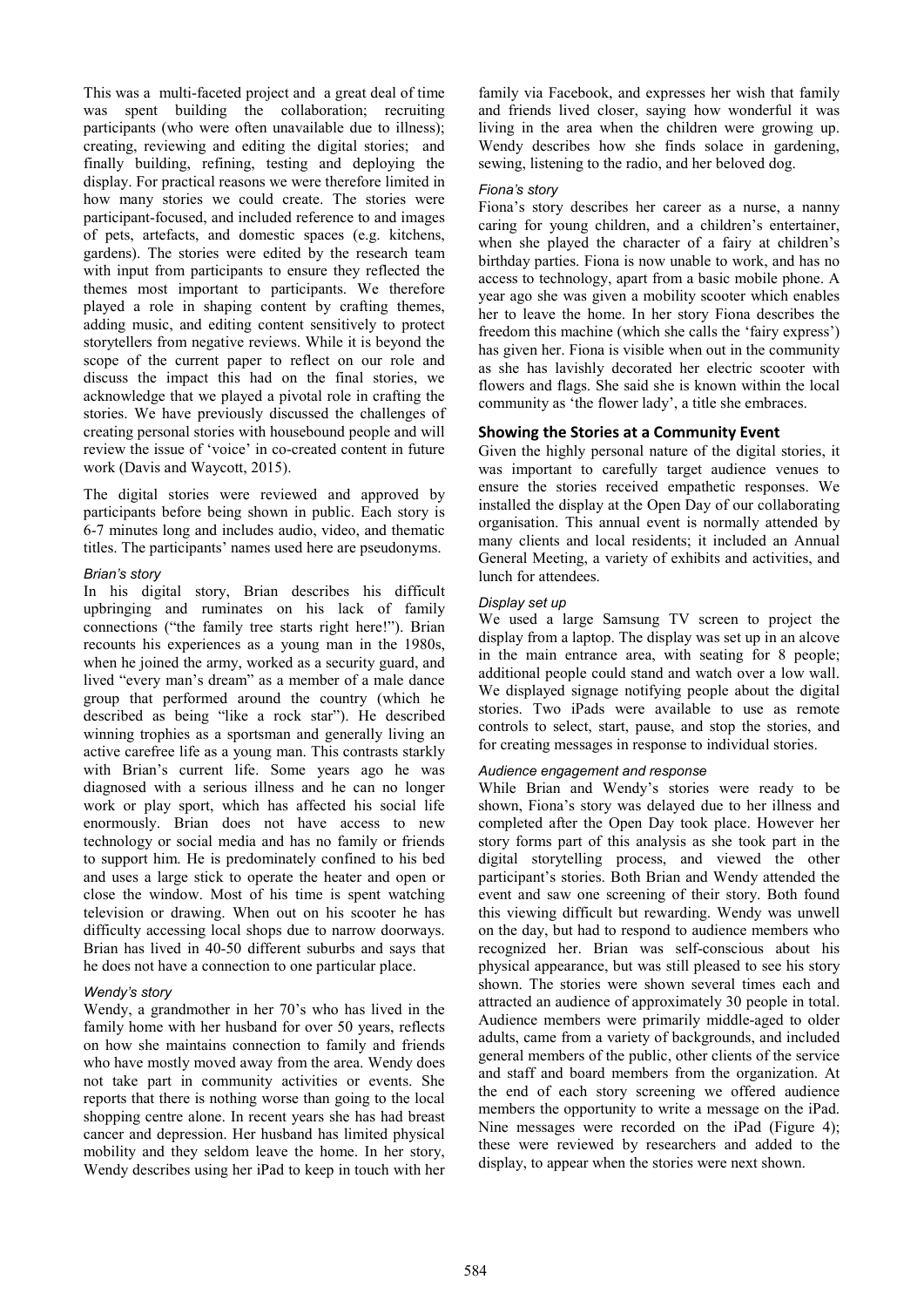Some audience members did not want to write a message using the iPad, preferring to discuss their reflections with the researchers instead. We assume this is because they were unfamiliar with the iPad and because face-to-face conversation was more natural in this setting. We noted these conversations to share with the participants at a later date. The audience was particularly moved by Brian's description of his childhood and limited family connections. One man aged in his 90s responded with his own reflections on what family means to him, saying that he relies on his children a lot now and gets emotional when he thinks of them. He was affected by Brian's sense of not having a family tree. Another man thought the digital story must have been recorded some time ago, saying "he's living in a better house now, isn't he?" He was surprised that someone would need to use a stick to control the heater, and thought funding should provide better accommodation. Brian's story provoked him to reminisce about his own experiences of a difficult childhood. Wendy's story did not evoke such strong responses, although women empathized with her.

## *Brian's story:*

"He should patent the stick!"

"A courageous brave character, very powerful story. Thank you."

"Life must be hard with disabilities. It must be so difficult with no family."

"You just feel you want to embrace him. He is coping so well. A beautiful, courageous man"

"He's had a hard run, this bloke"

"He is an amazing man to cope with such handicap, and showing the world he can manage and survive"

#### *Wendy's story:*

"Brought tears to my eyes, and a lump in my throat, but a good feeling what life is all about!"

"One of the most inspiring people I know!"

"A wonderful woman who has given so much love"

<span id="page-6-0"></span>**Figure 4. Audience responses: Written comments on iPad**

## **Sharing Audience Responses with Storytellers**

Audience responses were relayed back to participants during follow-up interviews. Participants were moved by the comments. Brian in particular said that the audience responses would keep him going 'for a week'. Participants requested that we play their stories to wider audiences, although Wendy stressed she would not like it posted to YouTube. The communication between storytellers and audience was not immediate; participants could not see the responses in real-time. In future work we hope to find more sophisticated ways of creating a connection between storytellers and their audience. However, it was important that audience responses were moderated to ensure only those that were appropriate and

respectful were shared. All the messages we reviewed were suitable and were approved.

# **DISCUSSION**

This research has brought to light the complexities of using digital stories to foster connection between housebound people and strangers, through global online sites such as YouTube and through a local community event using our community display prototype.

# **Complexity of the Housebound Experience**

Our analysis of YouTube/Vimeo videos (in study one) and time spent with our three housebound participants (Study Two) highlighted a myriad of reasons for being housebound, many of which are unstated or unclear. Some housebound people are living with serious physical and/or mental health issues which make it difficult for them to engage with others in their local community. Some are primary carers for others who are themselves housebound. Serious weather events, rural isolation and a lack of transport may be factors in becoming housebound. While some people may *choose* to be housebound, preferring the comfort and safety of home for long periods of time, others could benefit from social connection with their local communities. In this paper we have explored how technologies can be used to facilitate this connection. Given the complexities of the housebound experience, however, a one-size-fits-all approach may not be appropriate, making it difficult to identify the most suitable technology solution.

## **Shared Sense of Experience**

One important and unexpected aspect of the research was that each storyteller enjoyed seeing the other stories. There was a shared sense of relief that they were not alone in their experiences. All mentioned difficulties accessing local areas and said how lonely it was visiting the local shopping centre alone. This shared sense of connection despite differences in ages and backgrounds highlights opportunities for housebound people to connect with each other, share experiences, and develop strategies for support. One potential avenue for further research, then, is to find ways to use technology to facilitate connections between people who are predominantly housebound. As previous research has shown, online video sharing (Liu et al., 2013) and community forums (Maloney-Krichmar & Preece, 2005) can provide a sense of connection for people experiencing specific illnesses. Our research suggests that people who are housebound for various reasons may need to be facilitated and supported in building these connections. Further work with larger numbers of housebound people could examine how to measure this sense of connection, and investigate whether it can be sustained using technology.

# **The Limitations of Digital Storytelling Techniques**

The aim of this research was to explore whether a sense of connection could be made between housebound people and their local community, using digital stories and an interactive display. However, traditional digital storytelling techniques (where storytellers are responsible for crafting their own stories with support from a facilitator) are difficult for housebound people who may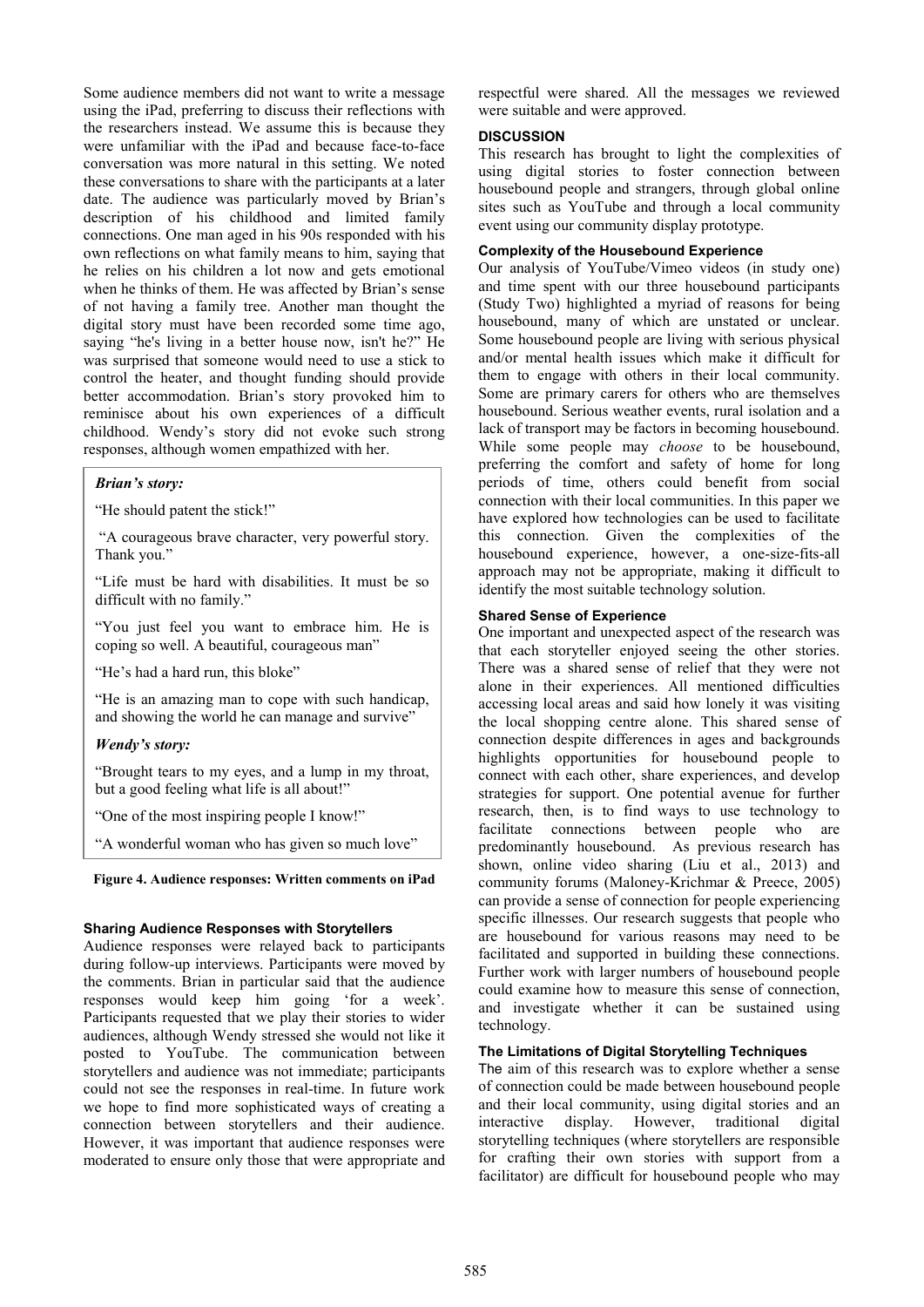have physical, cognitive or other issues that limit their ability to use technology for this purpose. Low-level technical solutions might help, otherwise the capturing or crafting of digital stories with housebound people could be supported by family members, local community members, volunteers or service providers.

## **Possibilities Afforded by New Technologies**

Our respondents had little access to, and limited opportunities for using social-networking technologies. They rebuffed YouTube and other global online forums, viewing them as impersonal and potentially threatening. Both Brian and Fiona did not have internet services, and had basic mobile phones provided by community services for safety reasons only. While Wendy had an iPad and used social media and email, her connections were limited to family members and close friends. All participants would welcome a greater sense of connection to their local community. However, this should be mediated by local community representatives.

For some, community connection could be facilitated through low-tech, traditional means of contact such as community health workers travelling with laptops, showing digital stories to other housebound people, and encouraging connections via befriending services, letter writing or newsletters. Some local initiatives that could be mediated by technology include volunteering, befriending services, or casserole clubs where local community members share meals with elderly, disabled or housebound people (see Lester et al., 2012; Raymond et al., 2013). These initiatives can be facilitated by online sites that match volunteers with housebound people. For housebound people with access to technology, connection could be leveraged through a local online forum via a community health organisation. This outcome was welcomed by our collaborating organisation. These initiatives should allow a greater sense of presence for housebound people in their own community.

# **Sharing Personal Stories in a Community Venue**

In both studies, the stories housebound people created and shared were highly personal. This created challenges for choosing an appropriate community venue with which to share stories with the general public in Study Two. We had intended to situate our community display in a public venue (e.g., local library) over a length of time. However, after consultation with the community health organisation we agreed that discrete showings at their Open Day would be more suitable, this enabled us to facilitate technology use, have some control over the audience membership and ensure the stories were treated with respect and empathy. The display worked well and the stories were well received, but some audience members wanted to share their responses with us verbally, rather than write comments on the iPads. This meant that we mediated audience responses to the stories, possibly limiting the connection between the storytellers and the audience. If we had been able to deploy the display in a more "natural" community setting but with anticipated empathetic audiences (such as seniors or health-support groups), over a length of time and without the presence of the researchers, we may have observed different

responses from the audience. In future work we hope to test this, and will focus on creating stories with housebound people that explore less-personal topics, such as memories of their local community.

## **Connection Between Storytellers and Audiences.**

While our prototype was well received, the limitations of recording written messages on an iPad have been noted. The prototype could be modified to include verbal and/or visual in-situ vignettes. These easily recorded responses to stories might enable a greater sense of connection. This would allow audience members an opportunity to share their own experiences and suggest opportunities to engage further, whether through home-visits (e.g. community befriending schemes) or supported local community groups or events. A sense of reciprocity between audience member and storyteller may arise in that both parties can view and listen to other individual community members' experiences. Follow-up conversations and activities could be facilitated by community service workers. These may include community-supported events or programs where people come to the home (such as befriending services), or initiatives which support the housebound person to attend activities outside the home (e.g. volunteer-driven buses).

# **CONCLUSIONS**

This research has shown that the audience for housebound people posting to video-sharing sites can be dispersed and unknown, which may not benefit those who require support in building local connections. We have looked 'beyond YouTube' to investigate the social opportunities for housebound people of sharing digital stories in a local community setting. This paper contributes insights into the benefits and challenges of using a community display for sharing personal digital stories. We argue that technology designed to assist housebound people should be easy to use, flexible, encourage empathetic audience responses, and would benefit from mediation by local community services.

# **ACKNOWLEDGEMENTS**

We thank our three digital storytellers, Darebin Community Health, and our colleagues Fran Edmonds, Deborah Warr and Gretel Taylor who contributed to this project. We also thank Niels Wouters for helpful comments on an earlier draft of this paper. This project was supported by a grant from Melbourne Networked Society Institute.

#### **REFERENCES**

- Bonner, A. Social Exclusion and the Way Out: An Individual and Community Response to Human Social Dysfunction. John Wiley, Chichester, UK. (2006)
- Buffel, T., Phillipson, C. and Scharf, T. Experiences of neighbourhood exclusion and inclusion among older people living in deprived inner-city areas in Belgium and England. Ageing and Society, 33, 1 (2013), 89- 109.
- Cappo, C. Social Inclusion, Participation and Empowerment. Australian Council of Social Services National Congress (2002).